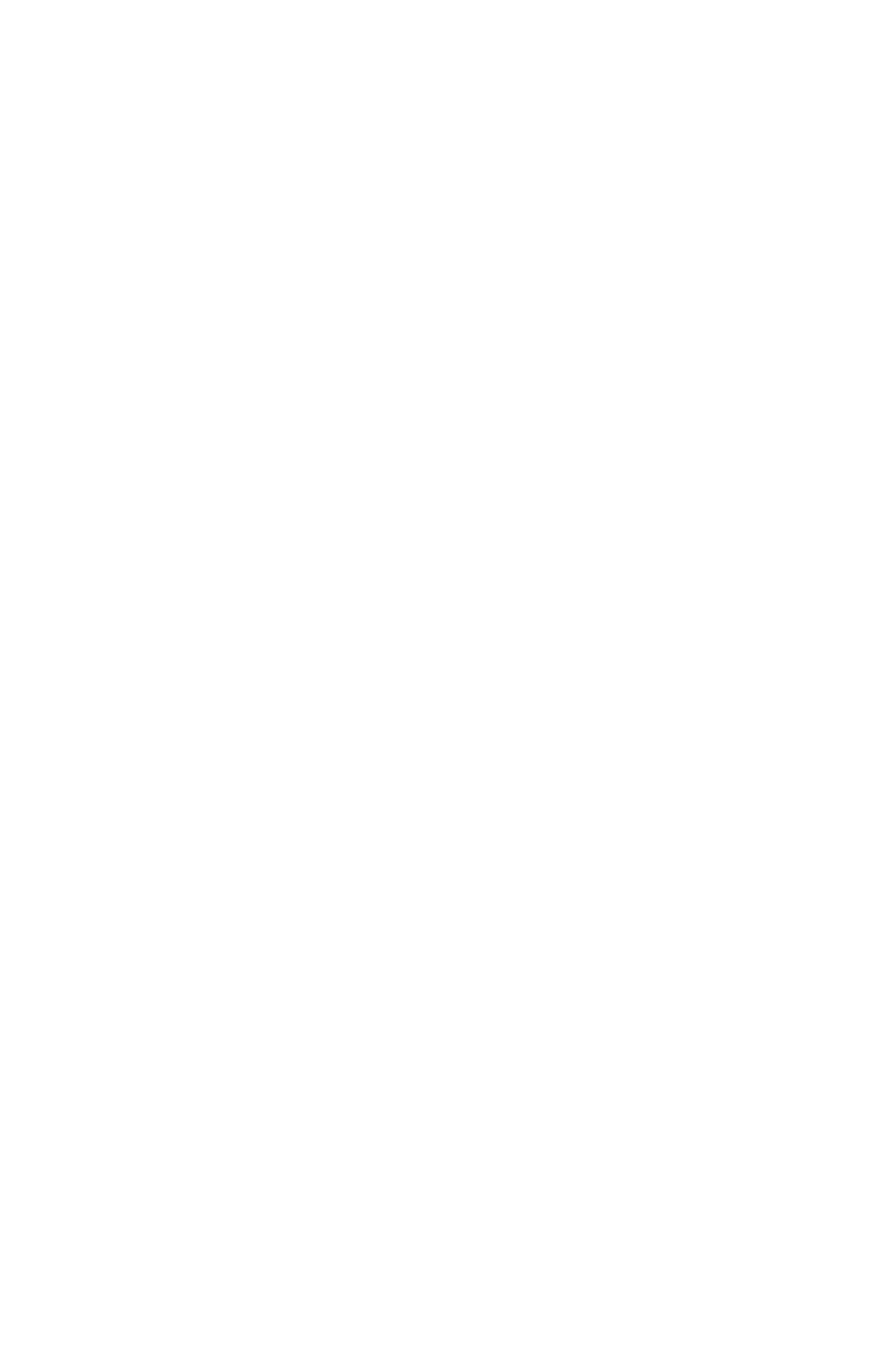## **I - FOR YOUR SAFETY**

*Do not store or use gasoline or other flammable vapors and liquids in the vicinity of this or any other appliance.*

# **WARNING**

**If the information in this manual is not followed exactly, a fire or explosion may result, causing property damage, personal injury, or loss of life.**

A. This appliance does not have a pilot. It is equipped with an ignition device which automatically lights the burner. Do not try to light the burner by hand.

B. BEFORE OPERATING smell all around the appliance area for gas. Be sure to smell next to the floor because some gas is heavier than air and will settle on the floor.

## **WHAT TO DO IF YOU SMELL GAS**

- Do not try to light any appliance. •
- Do not touch any electrical switch; do not use any phone in your building. •
- Immediately call your gas supplier from a neighbor's phone. Follow the gas supplier's instructions. If you cannot reach your gas supplier, call the fire department. •

C. Use only your hand to push in or turn the gas control knob. Never use tools. If the knob will not turn by hand, don't try to repair it. Call a qualified service technician. Force or attempted repair may result in a fire or explosion.

D. Do not use this appliance if any part has been under water. Immediately call a qualified service technician to inspect the appliance and to replace any part of the control system and any gas control which has been under water.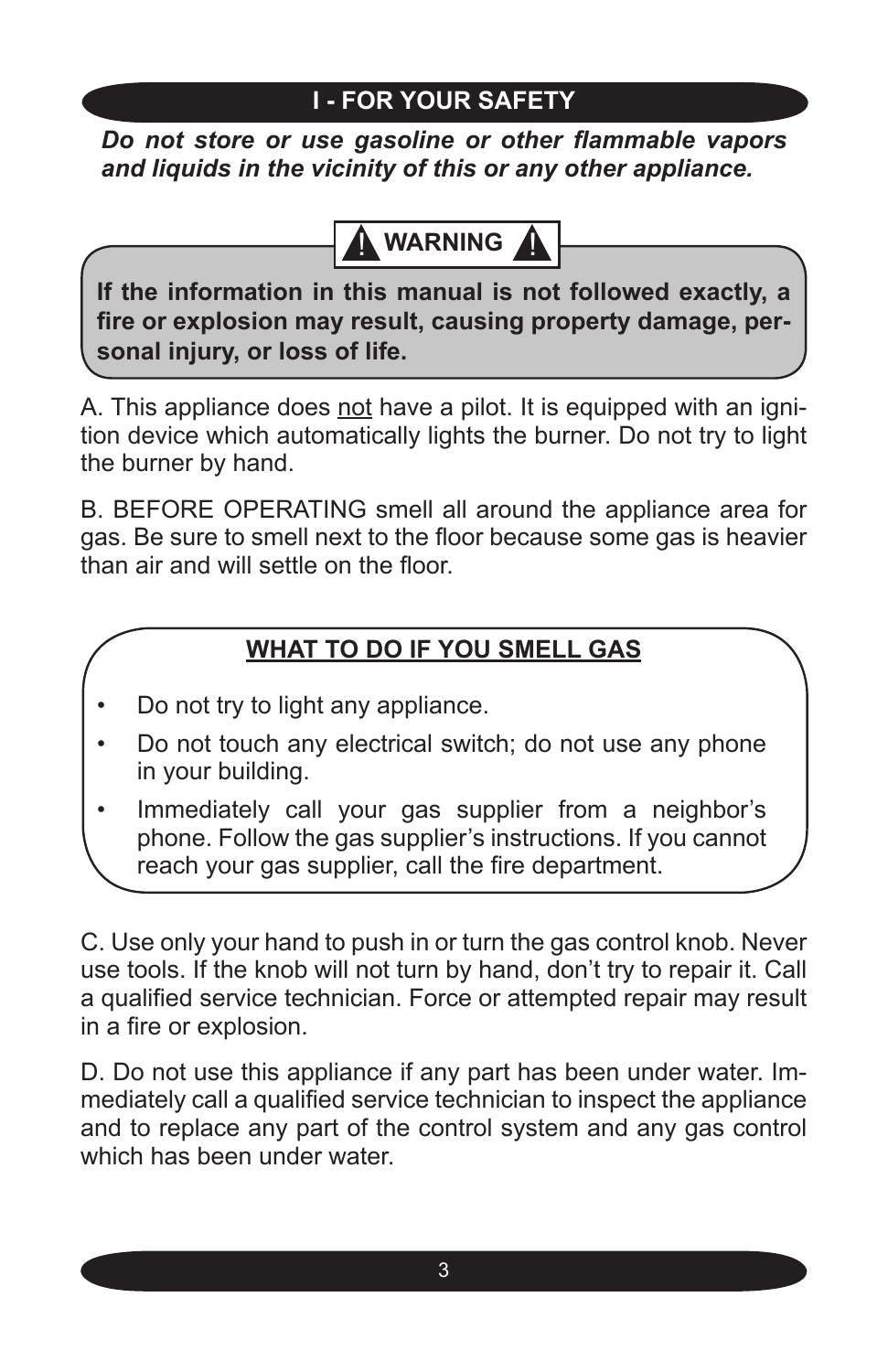## **II - OPERATING INSTRUCTIONS**

- 1. STOP! Read the safety information above in this manual.
- 2. Set the thermostat to the lowest setting.
- 3. Turn off all electric power to the appliance.

4. This appliance is equipped with an ignition device which automatically lights the burner. DO NOT TRY TO LIGHT THE BURNER BY HAND.

5. Remove the front jacket panel.

6. Turn the gas control valve clockwise  $\bigcirc$  to "OFF". The handle of the valve should be perpendicular to the pipe in the "OFF" position.



Control Valve "OFF"

7. Wait five (5) minutes to clear out any gas. Then smell for gas, including near the floor. If you smell gas, STOP! Follow "B" in the safety information above in this manual. If you don't smell gas, go to the next step.

8. Turn the gas control valve counterclockwise  $\curvearrowleft$  to the "ON" position. The handle of the valve should be parallel to the pipe in the "ON" position.

9. Replace the front jacket panel.

10. Set the thermostat to the desired setting.

11. Turn on all electric power to the appliance.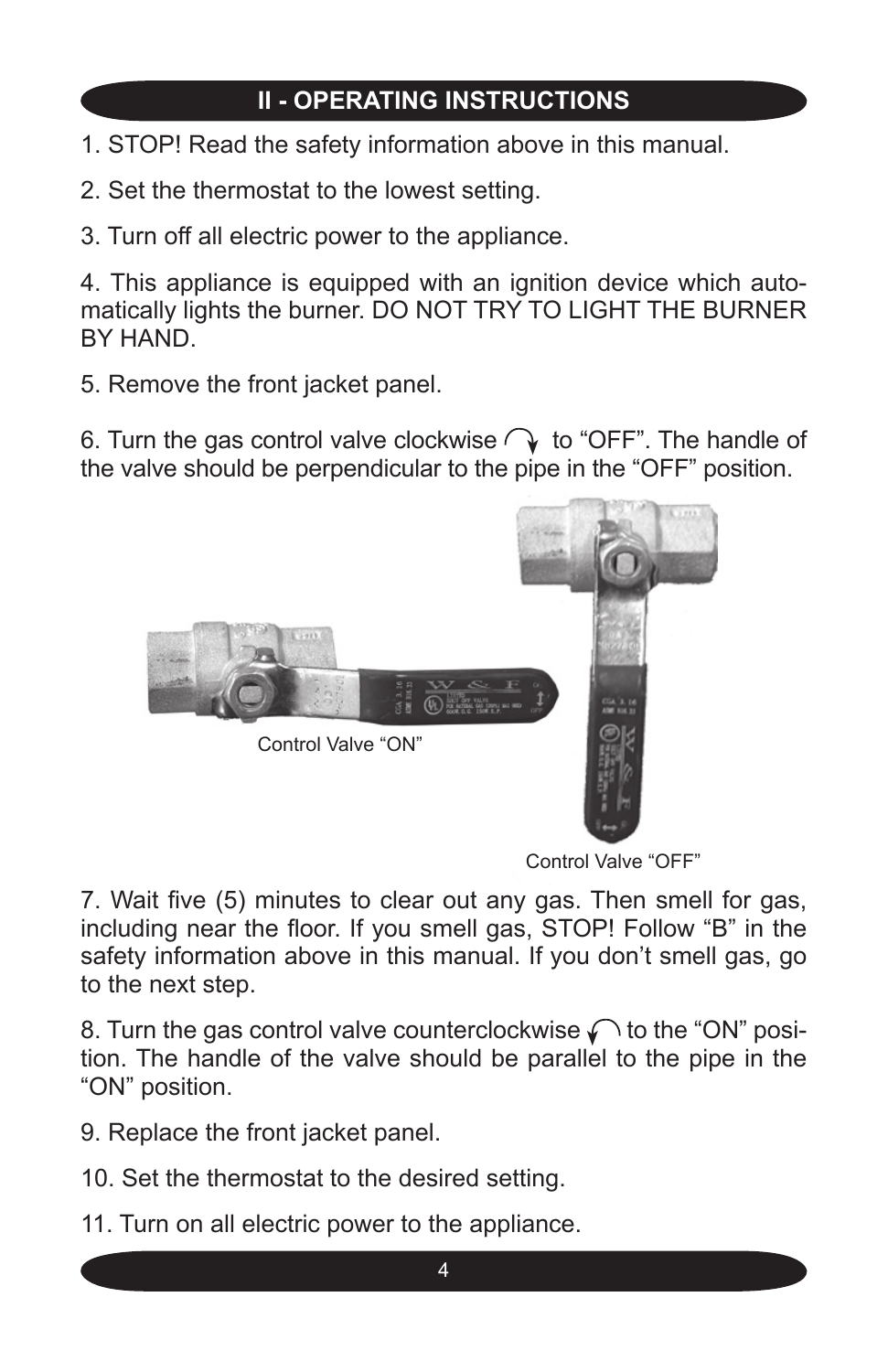12. If the appliance will not operate, follow the instructions under "To Turn Off Gas To The Appliance" and call your service technician or gas supplier.

## **TO TURN OFF GAS TO THE APPLIANCE**

1. Turn off all electric power to the appliance if service is to be performed.

- 2. Set the thermostat to the lowest setting.
- 3. Remove the front jacket panel.

4. Turn the gas control valve clockwise  $\bigcirc$  to "OFF". The handle of the valve should be perpendicular to the pipe in the "OFF" position.

5. Replace the front jacket panel.



## **BLOCKED FLUE/VENT SAFETY SHUTOFF**

The Blocked Flue/Vent Safety Shutoff shuts off main burner gas in the event that the flow of combustion products through the flue ways is reduced. In the event of blocked flue ways, enough air will not be available to support combustion, and boiler control will lockout due to loss of proper air flow.If the boiler can not be restored to normal operating condition by resetting the control, contact a qualified service agency to check the flue ways and vent pipe for blockage.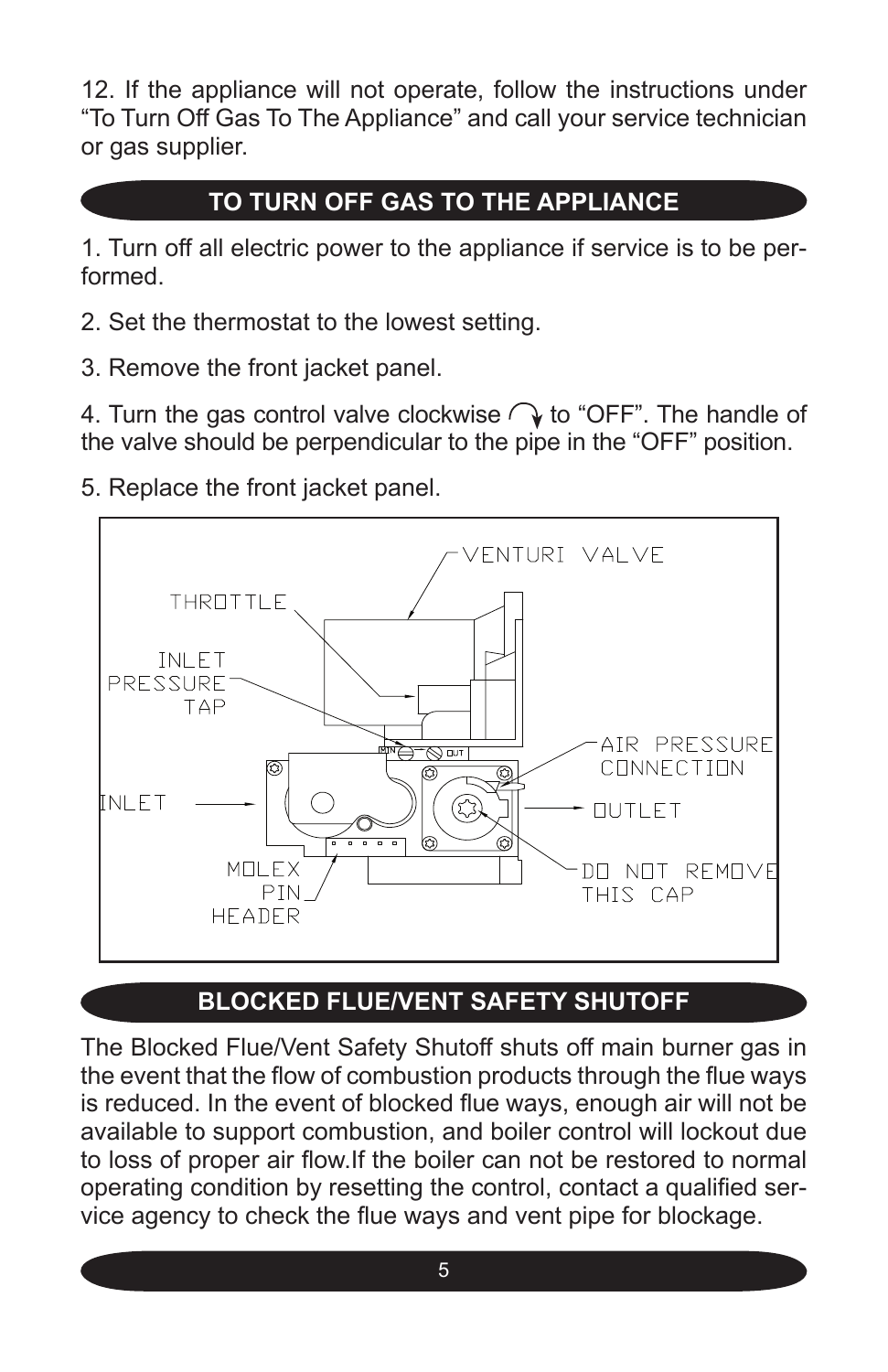#### **MAINTENANCE AND CLEANING**

Regular service and maintenance by a qualified service agency must be performed at least once every 12 months (preferably at the start of each heating season) to assure safe, trouble free operation and maximum efficiency. **The boiler owner SHOULD NOT attempt these procedures.**

This annual service should include at a minimum:

- Examining the flue passages between boiler sections, burner, and condensate lines, and cleaning if necessary. •
- Inspecting venting and air intake system and cleaning if necessary. •
- Placing the boiler in operation and performing the checkout procedure. •
- Inspecting the condensate drain pipe and cleaning if necessary. •
- Checking all gasketed and threaded joints for leakage, and repairing if necessary.

Particular attention should be given to potential deterioration from corrosion or other sources. Detailed procedures can be found in Section XII, *"Maintenance and Cleaning,"* of the Installation Manual (P/N# 240006103).

#### **The boiler owner SHOULD perform the following periodic maintenance procedures.**

DAILY DURING HEATING SEASON:

- Check for and remove any obstruction to the flow of com-1. bustion air or venting of flue gases.
- Check that boiler area is free from combustible materials, gasoline, and other flammable vapors and liquids. 2.